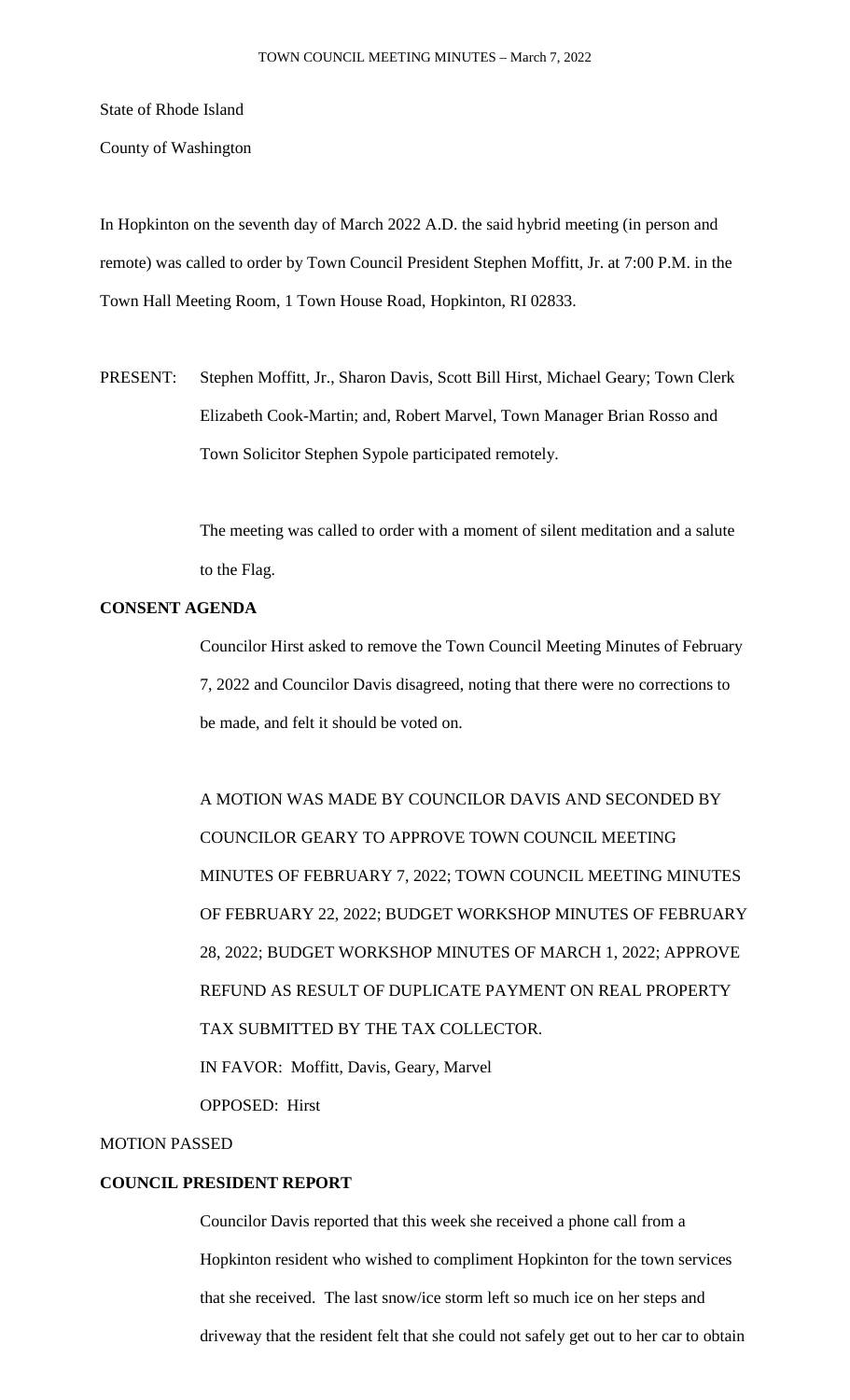groceries, etc. After falling on the ice, she crawled back to her house and called the Recreation Department at Crandall House for help. Mary Sawyer and Kim Wheeler personally went to her house to check on her and Justin Nutting of the Hopkinton Police Department went to her house to do a wellness check. Once he saw the ice, he used the resident's shovel to clear the steps and a pathway to her car. The resident was so impressed that she called Councilor Davis to tell her of the quality, care and kindness shown by Hopkinton's town employees to make her feel safe. Councilor Davis noted that she promised to tell this resident's story at the next Town Council meeting; noting that it makes her feel good to be able to report that Hopkinton's taxes are well spent and our town employees are doing an exceptional job taking care of the residents. Councilor Davis went on to state that the Council was in the midst of the Town budgeting process with the public hearing on the Town budget being May 3, 2022 and the budget referendum vote scheduled for June 14, 2022. The above story is an example of how the Town government cares about and responds to its residents. Therefore, she was asking all voters to please vote yes on the Town budget this year. Councilor Geary felt that the three town employees should be given letters of recognition.

#### **BOARDS & COMMISSIONS**

#### **BOARD OF CANVASSERS**

This matter was scheduled to discuss, consider and possibly vote on an appointment to the Board of Canvassers nominated by the Council President from the list of names of submitted by the Hopkinton Democratic Town Committee and the Republican Town Committee.

Councilor Davis read the following statement:

A Rhode Island resident since 1999, Cynthia F. Davidson has spent about half of her life overseas. This has given her an unusual perspective on US politics. As an American expatriate, she has lived and worked in eight countries. These experiences inspired her to become a pioneer in the field of cross-cultural training and global management development for over twenty years. After receiving a degree in Journalism from New York University, Cynthia worked for CBS News. She is currently a full-time author and teaches memoir writing. Her 2019

2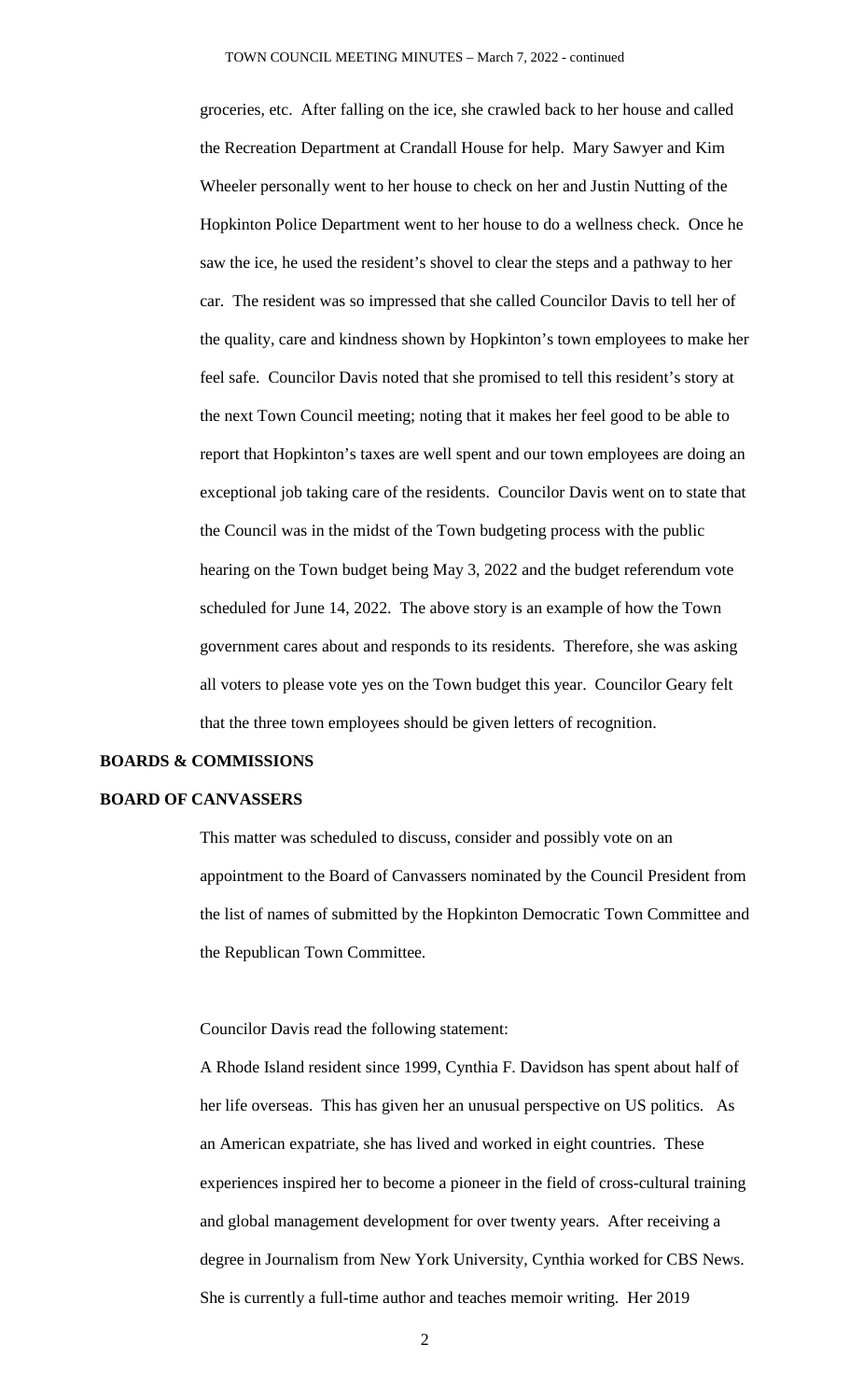memoir, *The Importance of Paris*, won a coveted IPPY award. Cynthia went canvassing with me during my 2018 campaign as a way of getting to know her neighbors and determining what their concerns were. The experience excited her and instilled a desire to contribute in a non-partisan way to the electoral process. Cynthia would be honored to serve the Hopkinton community as a member of the Board of Canvassers and I am excited to nominate her for this important position.

A MOTION WAS MADE BY COUNCILOR DAVIS AND SECONDED BY COUNCILOR MARVEL TO APPOINT CYNTHIA DAVIDSON TO THE BOARD OF CANVASSERS. Discussion on the motion:

Councilor Geary indicated that regardless of party, this was a position that should be neutral and since there were no interviews conducted he would have to vote no. Councilor Hirst also indicated that he would vote no for pursuant to Rhode Island law, the Town Council President was the only individual allowed to make the nomination so procedurally this appointment was not done correctly. He also felt they should have interviewed the candidates. Discussion ended.

IN FAVOR: Moffitt, Davis, Marvel

OPPOSED: Hirst, Geary

### MOTION PASSED

#### **HISTORIC DISTRICT COMMISSION**

This matter was scheduled to discuss, consider and possibly vote to reappoint Theresa Prescott to the Historic District Commission.

A MOTION WAS MADE BY COUNCILOR GEARY AND SECONDED BY COUNCILOR HIRST TO REAPPOINT THERESA PRESCOTT TO THE HISTORIC DISTRICT COMMISSION. IN FAVOR: Moffitt, Davis, Hirst, Geary, Marvel

OPPOSED: None

### SO VOTED

#### **PUBLIC FORUM**